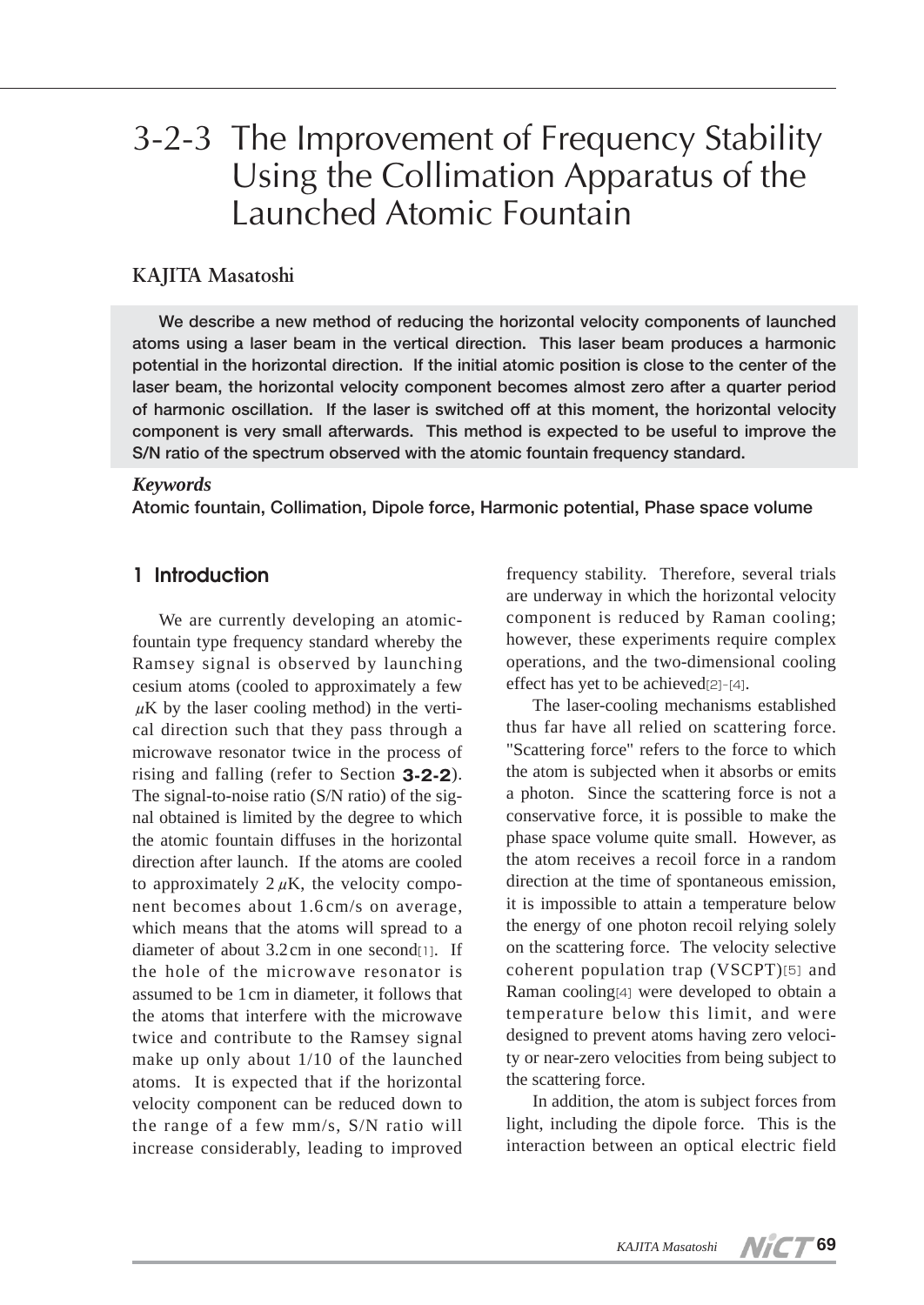and the dipole moment of the atom induced thereby. Since this is a conservative force, it cannot change the phase space volume. Therefore, it has been used up to now mainly for trapping cryogenic atoms. In the initial phase, lasers of frequencies close to the resonance frequency had been used[6], but lately laser light of a frequency deviating significantly from the resonance is often used[7][8]. If the frequency deviates significantly from the resonance, a large laser power density is needed to obtain sufficient trap potential. Such laser light is convenient for obtaining a high-density trap because the heating effect by scattering is negligible.

In this paper, we propose and analyze a method of reducing the horizontal velocity component of the atomic fountain using the dipole force received from laser light. It is impossible to change the phase space volume using the dipole force, but it is possible to make the momentum distribution (velocity distribution) small while extending the positional distribution. If irradiation of laser light is stopped when the velocity distribution reaches a minimum, the minimum velocity distribution will subsequently be maintained. If non-resonant laser light is used, the influence of scattering can be ignored, and it becomes possible to attain a temperature below the energy of one photon recoil.

### **2 Analysis under the one-dimensional model**

The potential  $U(x, y, z)$  obtained by the dipole force that an atom receives from light is expressed by

$$
U(x, y, z) = -\frac{1}{2} \alpha E_0^2 I(x, y, z)
$$
 (1)

where  $\alpha$  denotes atomic polarizability and can be approximated by a value in a DC electric field assuming that the laser light is in a non-resonant infrared region (in the case of Cs atom, 59.6  $A^3$ ).  $I(x, y, z)$  denotes power density distribution in the case where the direction of propagation of light lies on the z-axis, and its

value at the origin is set to  $I(0,0,0) = 1$ .  $E_0$  is the amplitude of the optical electric field at  $(x, y, z) = (0, 0, 0)$ . In this chapter, we consider the case of

$$
I(x, y, z) = \exp\left[-\frac{x^2}{(\Delta x)^2}\right]
$$
 (2)

Here,  $\Delta x$  is a parameter that indicates the degree of broadening of the power density distribution of a laser. The kinetic equation of the atom is then expressed by

$$
\frac{d^2x}{dt^2} = -\omega^2 x \exp\left[-\frac{x^2}{(\Delta x)^2}\right]
$$

$$
\omega^2 = \frac{\alpha E_0^2}{M(\Delta x)^2}
$$
(3)

where *M* denotes the mass of the atom. If  $x \ll \Delta x$  is satisfied, equation (3) is approximated by

$$
\frac{d^2x}{dt^2} = -\omega^2 x\tag{4}
$$

Here, if the laser light is irradiated only for a time of  $0 < t < T$  and is not irradiated for a time of  $T < t$ , temporal variations of the position and velocity components in the *x*-direction (ν*x*) are expressed by

$$
v_x(t) = v_x(0)\cos \omega t - x(0)\omega \sin \omega t \qquad 0 < t < T
$$
  

$$
= v_x(T) \qquad T < t
$$
  

$$
x(t) = x(0)\cos \omega t + \frac{v_x(0)}{\omega} \sin \omega t \qquad 0 < t < T
$$
  

$$
= x(T) + v_x(T)(t - T) \qquad T < t
$$
  
(5)

Here, setting  $T = \pi/2\omega$ ,  $v_x(T)$  is reduced to  $-x(0) \omega$  regardless of the value of  $v_x(0)$ . If the initial position is at the center of the laser beam (i.e.,  $x(0) = 0$ ), the velocity component in the *x*-direction will become exactly zero for  $t > T$ , independent of the initial velocity. Fig.1 shows the trajectory of an atom when its initial position is set as  $x(0) = 0$ . In reality, not all of the initial positions of the atoms are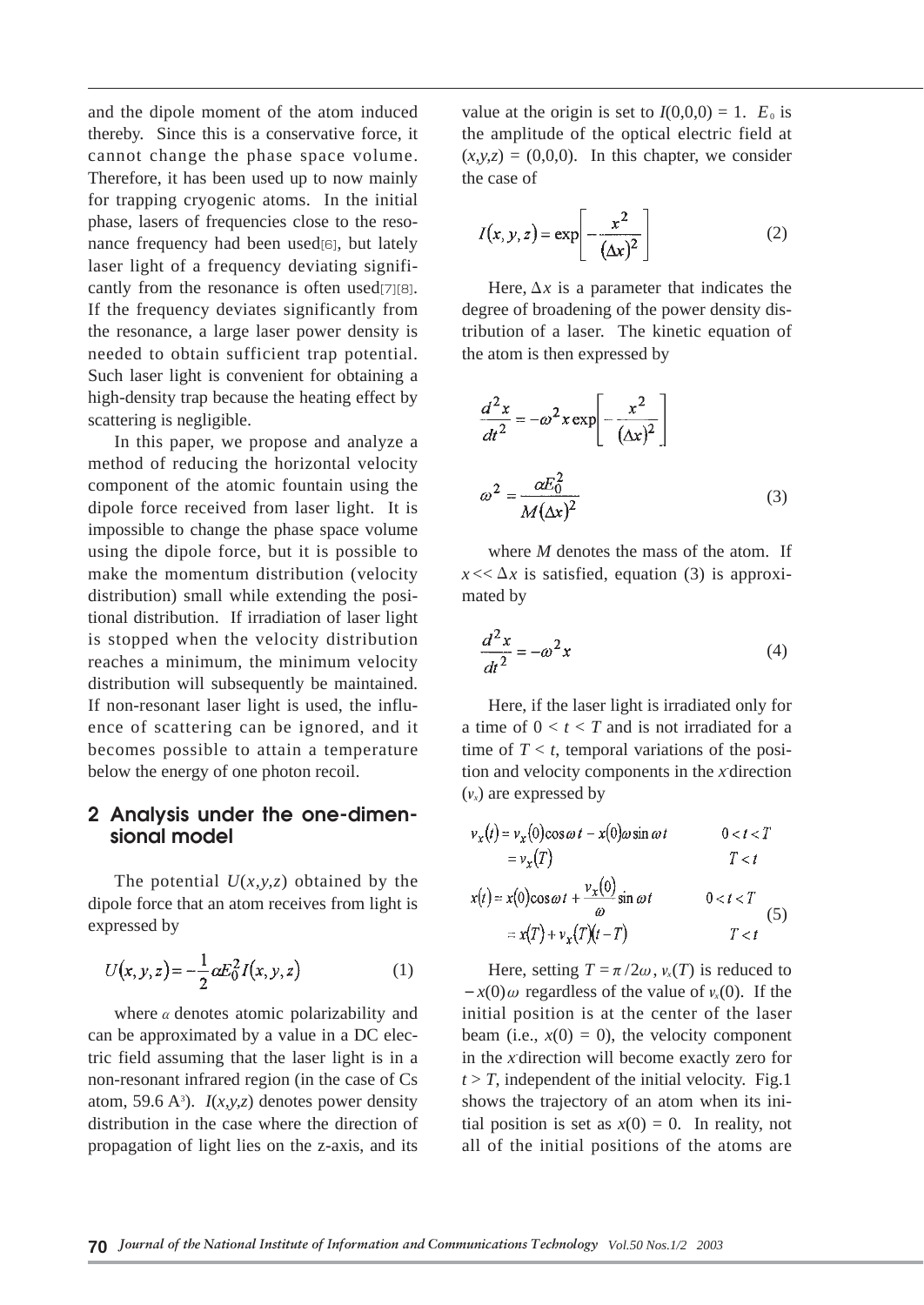

located exactly at the center of the laser beam, and atoms whose initial positions are off the center of the laser beam may be accelerated. Therefore, the temperature that represents the distribution of  $v<sub>x</sub>(t>T)$  will depend on the width of the distribution of  $x(0)$ . Here, consider one example assuming

$$
\Delta x = 1.5 \text{ mm}
$$
  
T = 0.1 s ( $\omega = 2\pi \times 2.5$  radian/s) (6)

When Cs atoms satisfy this condition, the power density at  $x = 0$  becomes  $25.4 \text{W/cm}^2$  $(E_0 = 1.38 \times 10^5 \text{ V/m})$ . If  $x(0)$  is set to 0.5 mm,  $v_x(T)$  will become 7.8mm/s. However, this estimate was derived by approximating equation (3) with equation (4). In reality, this is effective only when x always satisfies  $|x| \ll$  $\Delta x$  within a time of  $0 < t < T$ . Fig.2 shows



values of  $v_r(T)$  calculated from the equation (3) as a function of the initial velocity for three different values of  $x(0)$ :  $-0.5$ mm, 0mm, and  $+0.5$ mm. The estimate by  $v_r(T) = -x(0)\omega$ is true for  $v_x(0) < 1$  cm/s. It turns out that if the temperature corresponding to the distribution of  $v_r(0)$  is  $3\mu$ K or lower and the distribution of  $x(0)$  is in a range of  $\pm 0.5$  mm, the distribution of  $v_x(T)$  corresponds to a low temperature that cannot be reached by polarization gradient cooling.

In order to estimate in practice a temperature corresponding to the distribution of  $v_x(t>T)$ , assume that both initial velocity and position are Gaussian distributions, as described below. Here,  $\delta_{\nu}(0)$  and  $\delta_{\nu}(0)$  are parameters that indicate degrees of broadening of the distributions of initial velocity and of initial position, respectively, as shown in the following equation.

$$
\rho_{v_x}(0) = \frac{1}{\delta v \sqrt{\pi}} \exp\left[-\frac{v_x(0)^2}{(\delta v)^2}\right]
$$

$$
\rho_x(0) = \frac{1}{\delta x \sqrt{\pi}} \exp\left[-\frac{x(0)^2}{(\delta x)^2}\right]
$$
(7)



Fig.3 shows the kinetic energy distribution of the atom after being irradiated by non-resonant infrared laser light under the conditions of equation (6), in the case of  $\delta_{\nu} = 1.8 \text{ cm/s}$ (equivalent to  $2.6 \mu K$ ) and  $\delta_x = 0.25$  mm. The kinetic energy distribution corresponds

**71**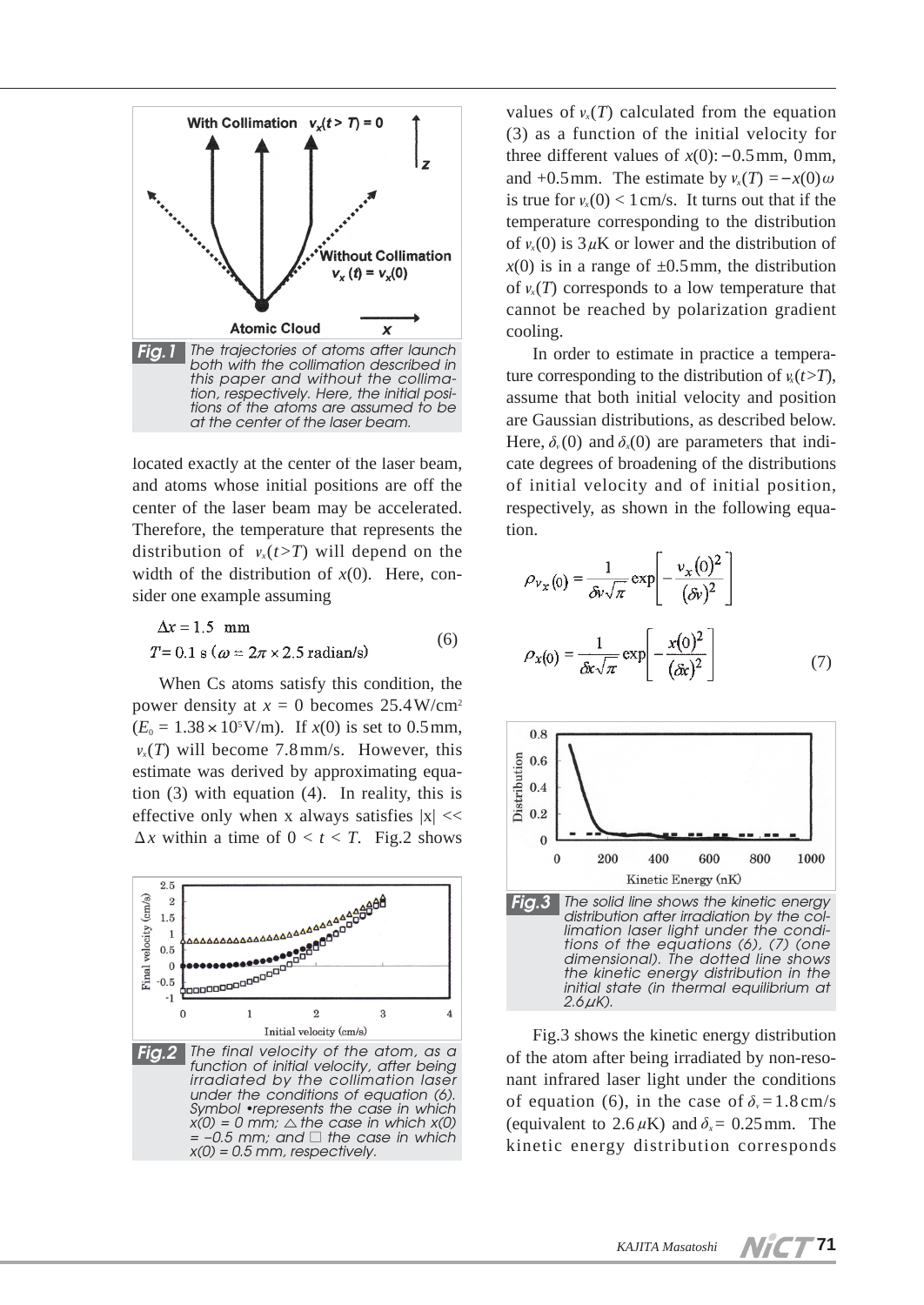approximately to a temperature on the order of 100nK. This result agrees with the result obtained by estimating mean velocity simply as  $v(T) = \omega \delta_x = -3.75$  mm/s (110 nK). However, since the harmonic potential does not act on atoms having large initial velocities, the percentage of the atoms having kinetic energy of 200nK or more becomes larger than that of the distribution in a thermal equilibrium considered at 100nK.

# **3 Analysis under the two-dimensional model**

Under the two-dimensional model, it is convenient to perform analysis in a cylindrical coordinate system. Consider that the laser power density distribution is expressed by

$$
I(r) = \exp\left[-\frac{r^2}{(\Delta r)^2}\right]
$$
  

$$
r^2 = x^2 + y^2
$$
 (8)

where  $\Delta r$  is a parameter representing the spot size of the laser beam. For centrifugal force, equation (3) used in the one-dimensional model needs to be modified as follows.

$$
\frac{d^2r}{dt^2} = -\omega^2 r \exp\left[-\frac{r^2}{(\Delta r)^2}\right] + \frac{L^2}{Mr^3}
$$

$$
\omega^2 = \frac{\omega E_0^2}{M(\Delta r)^2}
$$

$$
L = xv_y - yv_x \tag{9}
$$

Since the dipole force of the laser light is symmetrical to the *z* axis, L does not vary. Therefore, the kinetic energy is expressed by

$$
K(t) = \frac{M}{2} \left[ v_r(t)^2 + \left(\frac{L}{r(t)}\right)^2 \right]
$$
  

$$
v_r = \frac{xv_x + yv_y}{r}
$$
 (10)



Fig.4 shows the distribution of  $K(T)$  when irradiated by the laser light under the following conditions.

$$
\Delta r = 1.5 \text{ mm}
$$
  
T = 0.1 s ( $\omega = 2\pi \times 2.5 \text{ radian/s}$ ) (11)

It is assumed that initial velocity and positional distribution are expressed as follows.

$$
\rho_{v_X}(0) v_Y(0) = \frac{1}{\pi (\delta v)^2} \exp\left[-\frac{v_X(0)^2 + v_Y(0)^2}{(\delta v)^2}\right]
$$

$$
\delta v = 1.8 \text{ cm/s (equivalent to 2.6 }\mu\text{K})
$$

$$
\rho_r(0) = \frac{2r(0)}{(\delta r)^2} \exp\left[-\frac{r(0)^2}{(\delta r)^2}\right]
$$
(12)

$$
\delta r = 0.25 \,\mathrm{mm} \tag{12}
$$

The distribution of *K*(*T*) can be approximately represented by a temperature of 180 nK, which is higher than that calculated by the one-dimensional model. This is because the centrifugal force provides an anharmonic term. However, a temperature lower than that corresponding to the energy of one photon recoil (200nK) of a Cs atom can still be attained.

#### **4 Considerations**

The method used in this paper enables achievement of a temperature below that corresponding to the energy of one photon recoil by decreasing the one-dimensional and two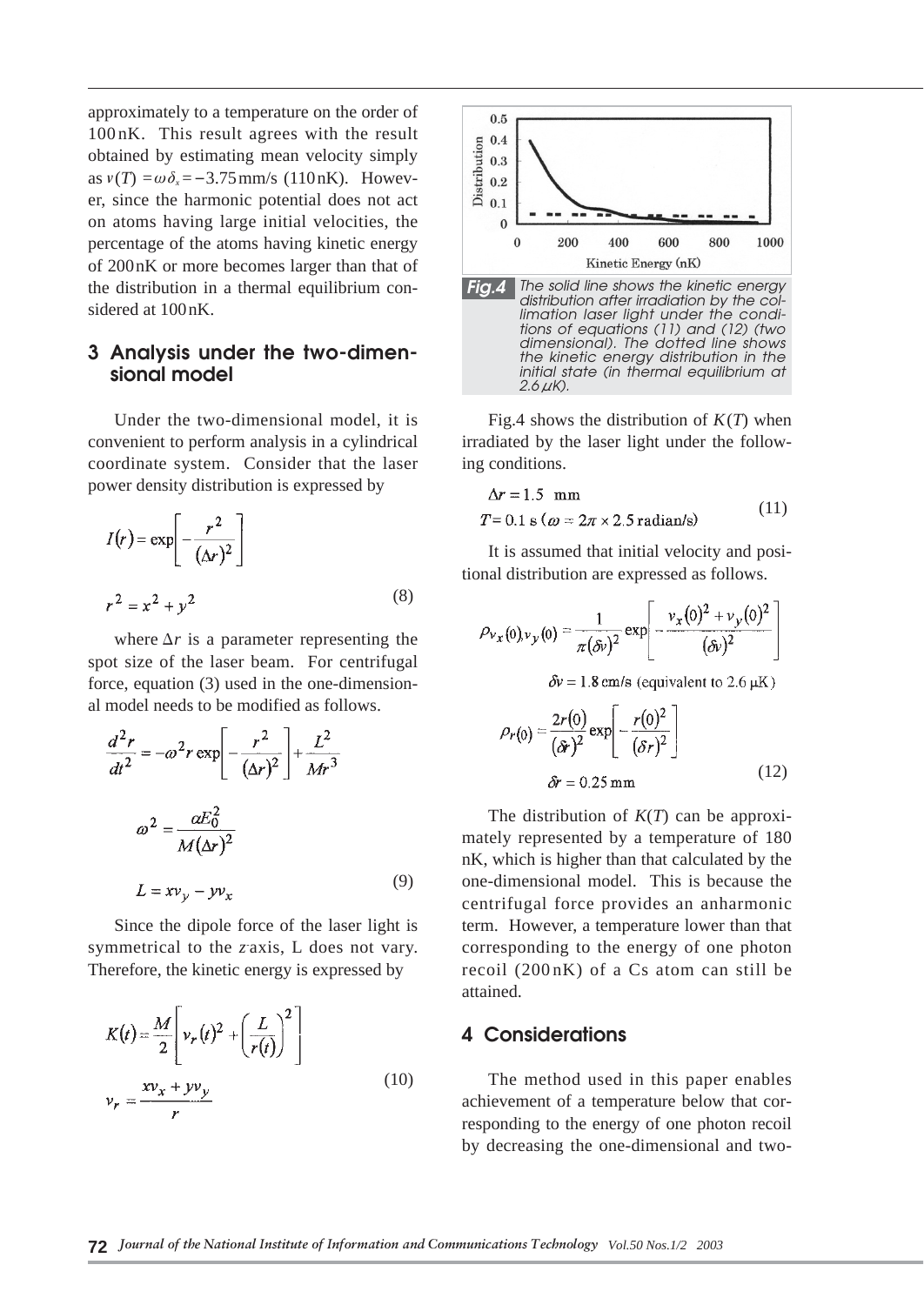dimensional velocity components of the atom. Using previously developed VSCPT and Raman cooling, a temperature lower than one photon recoil energy can be obtained. However, each method can only be applied to an atom that has a specific quantum energy structure. The method proposed here is not based on the atomic energy structure, and hence is fundamentally applicable to any atom. Moreover, since only one collimation laser is required, the apparatus is very simple.

In order for the approximation shown by equation (4) to be applicable, the potential depth formed by the dipole force must be larger than the initial kinetic energy of the atom. Then, in order to satisfy the conditions specified by equation (11) using a non-resonant infrared laser, a power of 360W is required. However, since the collimation effect is dependent on laser frequency (in the case where the detuning is large), a single-frequency laser is not required, and sufficient power can be supplied with a multi-line  $CO<sub>2</sub>$  laser. Moreover, since collimation laser light may consist of a standing wave, it is also possible to form a resonator in a collimation component and to raise the power density of that component.

If the laser frequency is brought close to the resonance frequency in a range where the scattering rate becomes sufficiently smaller than 1/*T*, collimation can be performed with even lower laser power. The use of 250-mW laser light with detuning of 2 THz satisfies equation (11). At that time, the atoms that undergo scattering within an irradiation time of 0.1 s make up only 8% of the whole.

Although power fluctuations of the collimation laser affect the horizontal velocity component after collimation, if the following equation

$$
T\delta\omega \ll \omega \frac{\delta r}{\delta v} \tag{13}
$$

is satisfied, the effect will not be significant. Under the conditions given by equation (12), if the magnitude of fluctuation is sufficiently smaller than 27%, the influence of power fluctuations can be ignored.

# **5 Conclusions**

In this paper, we have proposed and analyzed a novel method for reducing the horizontal velocity component of a launched atomic fountain. From the conditions shown in equation (12), the broadening of the atomic fountain 1 s after the launch becomes 11 mm if the horizontal velocity component is controlled to about 4 mm/s by irradiating a collimation laser on the launched atomic fountain. Assuming that the diameter of the hole of the microwave resonator is 1 cm, 80% of the launched atoms will be able to contribute to the Ramsey signal, and considerable improvement in the S/N ratio can be expected. This collimation method can be used not only in atomic fountains but in on-board satellite space clocks.

Finally, we note that C. Salomon (ENS, France) has devised the same method, independent of the research described herein[9].

### *References*

- **1** Clairon, P. Laurent, G. Santarelli, S. N. Lea, and M. Bahoura, IEEE Trans. Ins. Meas. 44, 128, 1995.
- 2 S. Ghezali, K. Szymaniec, L. Gognet, J. Reichel, S. Bizet, and A. Clairon, Proc. 11<sup>th</sup> European Frequency and Time Forum, p. 636, March 4-6, 1997.
- **3** D. Sullivan, private communication
- **4** J. Reichel, F. Bardou, M. Ben Dahan, E. Peik, S. Rand, C. Salomon, and C. Cohen-Tannoudji, Phys. Rev. Lett. 75, 4575, 1995.
- **5** A. Aspect, E. Arimondo, R. Kaiser, N. Vansteenkiste, and C. Cohen-Tannoudji, Phys. Rev. Lett. 61, 826, 1998.